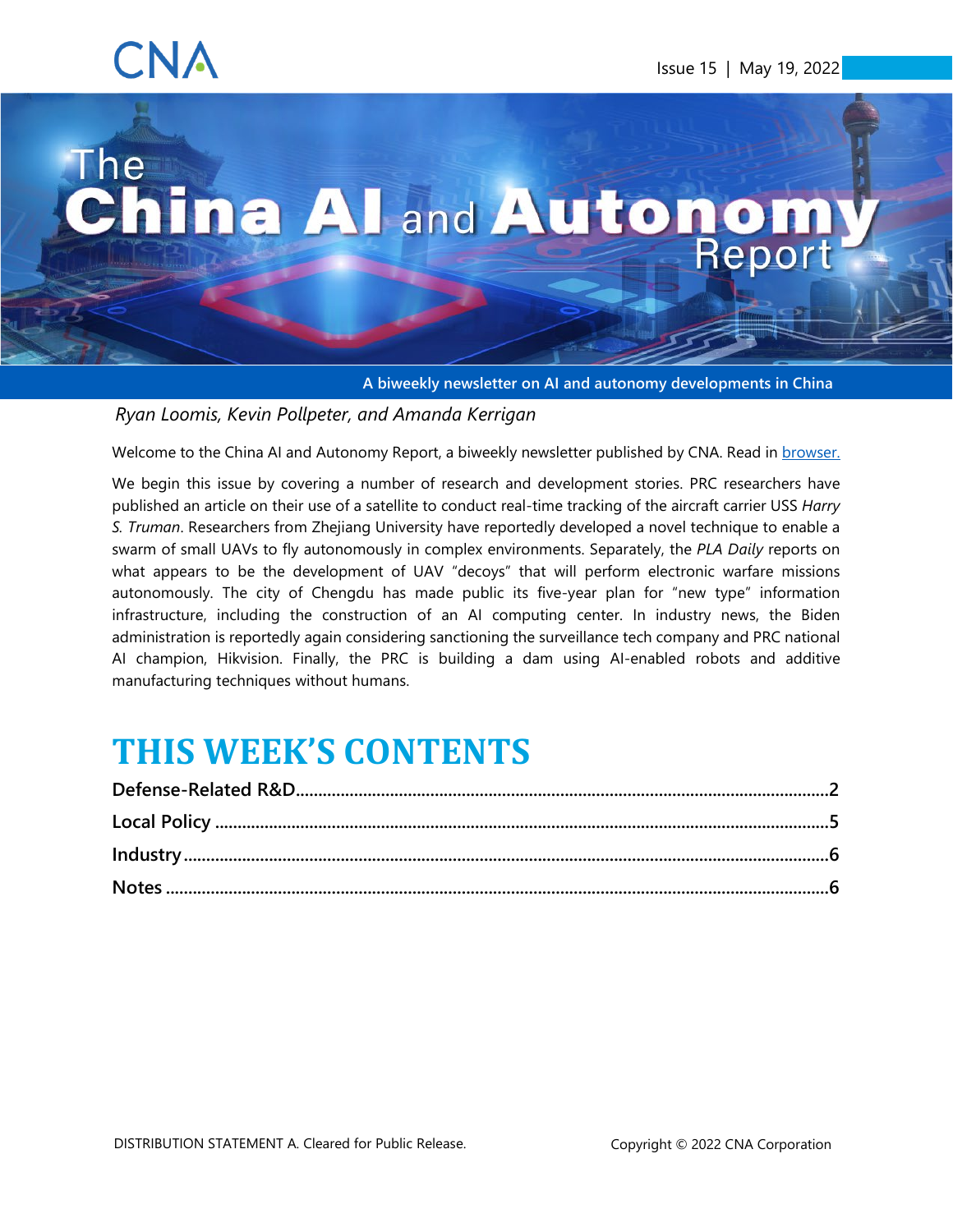#### <span id="page-1-0"></span>**DEFENSE-RELATED R&D**

**A PRC journal article describes real-time tracking of US aircraft carrier by satellite.** According to the *[South China Morning Post](https://www.scmp.com/news/china/science/article/3177079/chinese-smart-satellite-tracks-us-aircraft-carrier-real-time)*, an article published in April in the PRC peer-reviewed journal *Spacecraft Engineering* reported on research involving an unidentified PRC satellite that was able to track the aircraft carrier USS *Harry S. Truman* in real-time as it conducted training off the coast of Long Island, New York, in June 2021.[1](#page-6-0) The article reports that previous use of satellite data by the PRC to track US naval vessels required extensive processing on the ground that would often be completed after an exercise was finished. According to the article, however, the satellite tracking the *Harry S. Truman* was able to detect the ship automatically using specially designed AI chips that are able to meet the space, weight, and power requirements of the satellite while also being hardened against radiation.

**Zhejiang University research team demonstrates fully autonomous miniature drone swarm flying through complex environments.** *Science Robotics*, a peer-reviewed journal of the American Association for the Advancement of Science, published an [article](https://www.science.org/doi/10.1126/scirobotics.abm5954) by a Zhejiang University team summarizing its development of fully autonomous swarming micro robots capable of flying in uncontrolled complex environments.<sup>[2](#page-6-1)</sup> The article notes that, while single-drone autonomous navigation has been aggressively developed by various industries, comparable autonomous performance by a swarm in complex, unknown, and changing environments is novel. The research team suggests that fully autonomous swarming has applicability for real-world tasks, including disaster relief, biological studies, dense air traffic systems, readyto-deploy transportation for Mars exploration, and collaborative transportation to overcome payload weight limitations for single drones.

To achieve this new capability, the article claims that researchers from the Swarm Robot Research Center of the Huzhou Research Institute of Zhejiang University, a [PRC State Key Laboratory,](https://english.cas.cn/research/key_lab/) leveraged "fully onboard" perception, planning, and control, using AI to process sensor inputs and produce optimized trajectory outputs within a few milliseconds when operating in "extremely" constrained and complex environments. In a [video](https://www.youtube.com/watch?v=L0fJ0EHHfOA) published by the research team, the swarm navigates from point to point through a bamboo forest, maintains a flexible swarm pattern while navigating a changing and occluded environment while collaboratively carrying out a "follow-person" task, and demonstrates re-swarming after one robot is stopped and moved by a researcher.

Of note, while the *Science Robotics* article an[d other media reporting](http://szb.hz66.com/hzrb/html/2022-05/08/content_117511_14790445.htm) suggest civil and scientific uses for this autonomous swarming technology, Zhejiang University's website states that the project lead and head of the Swarm Robot Research Center, Gao Fei, has "undertaken a number of important scientific research projects" for the PRC Central Military Commission Science and Technology Committee.<sup>[3](#page-6-2)</sup>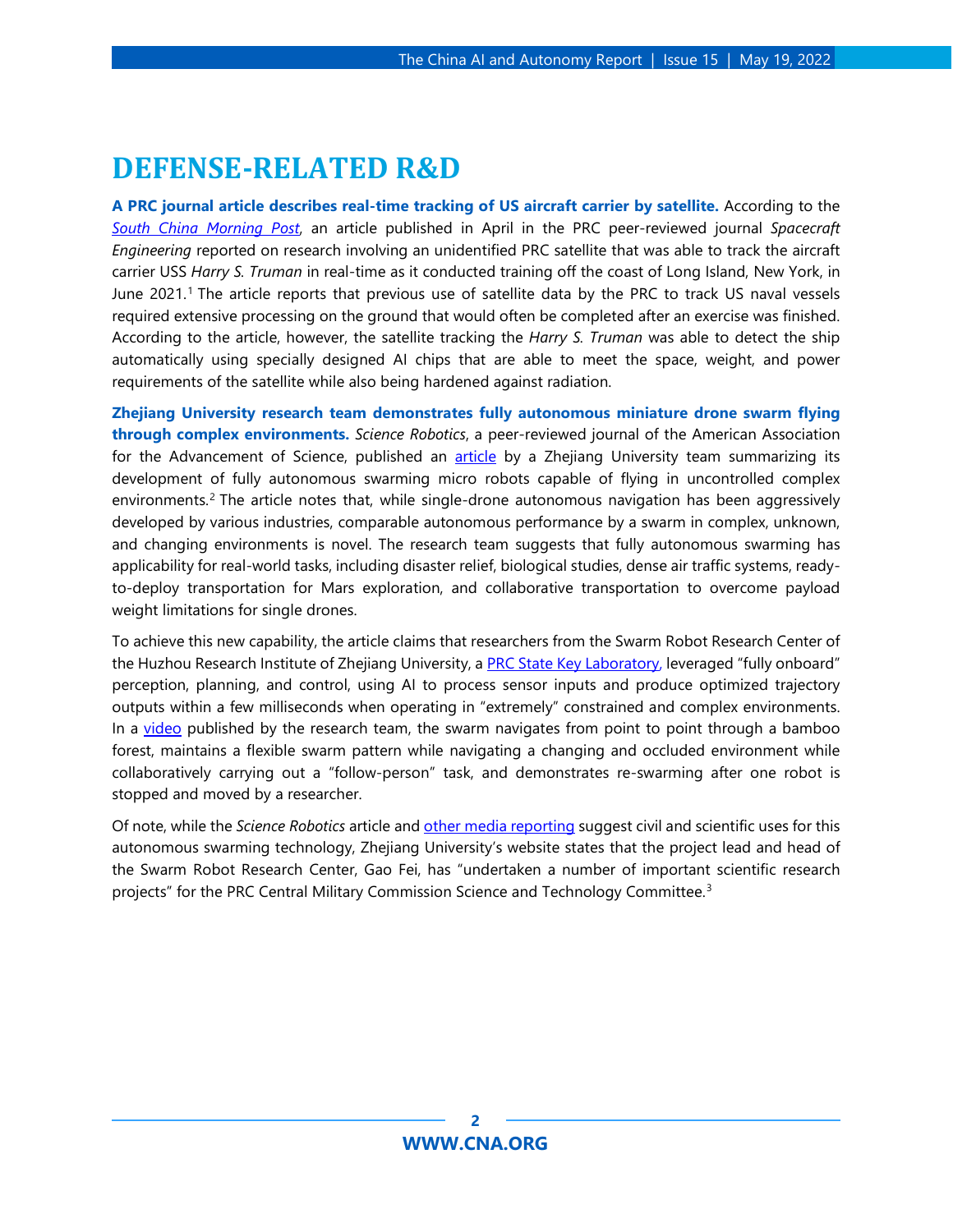

Images from *Science Robotics* journal article showing autonomous swarm transiting a bamboo forest via an AIoptimized trajectory while avoiding obstacles and inter-swarm drones. Source: Xin Zhou, Xiangyong Wen, Zhepei Wang, Yuman Gao, Haojia Li, Qianhao Wang, Tiankai Yang, Haojian Lu, Yanjun Cao, Fei Gao, "Swarm of Micro Flying Robots in the Wild," *Science Robotics*, May 4, 2022, Vol 7, Issue 66, DOI: 10.1126/scirobotics.abm5954, https://www.science.org/doi/10.1126/scirobotics.abm5954.

**PLA developing "intelligent" air-launched decoys to conduct autonomous swarming for electronic warfare missions.** The *PLA Daily*, the official newspaper of the PLA, published an [article](http://www.81.cn/jfjbmap/content/2022-05/06/content_314954.htm) describing an "intelligent air-launched decoy" that can conduct networked swarming and autonomous coordination through the use of AI, datalinks, and information fusion.[4](#page-7-0) The decoy is described as having the following four capabilities:

- 1. The ability to penetrate air defenses by deceiving enemy radar and then collect enemy weapon system frequencies and other types of signals intelligence and targeting data
- 2. The ability to deceive enemy air defenses by emitting false radar and other electromagnetic signatures in advance of strike aircraft
- 3. The ability to blind enemy radar with dense false target jamming
- 4. The ability to conduct kinetic strikes against enemy air defense radar or other electromagnetic nodes

Although the *PLA Daily* article describes the decoy as capable of "cruising," it does not refer to a particular PLA prototype. However, an Aviation Industries Corporation of China promotional [video](https://tv.cctv.com/2021/10/06/VIDEDvh7bTvrZLxpQzLotoTI211006.shtml?spm=C52346.PkjaaUOixzFJ.EBK2gmakG12W.163) simulation shown at the 2021 Zhuhai Air Show depicts intelligent air-launched decoys that appear as a coordinated swarm of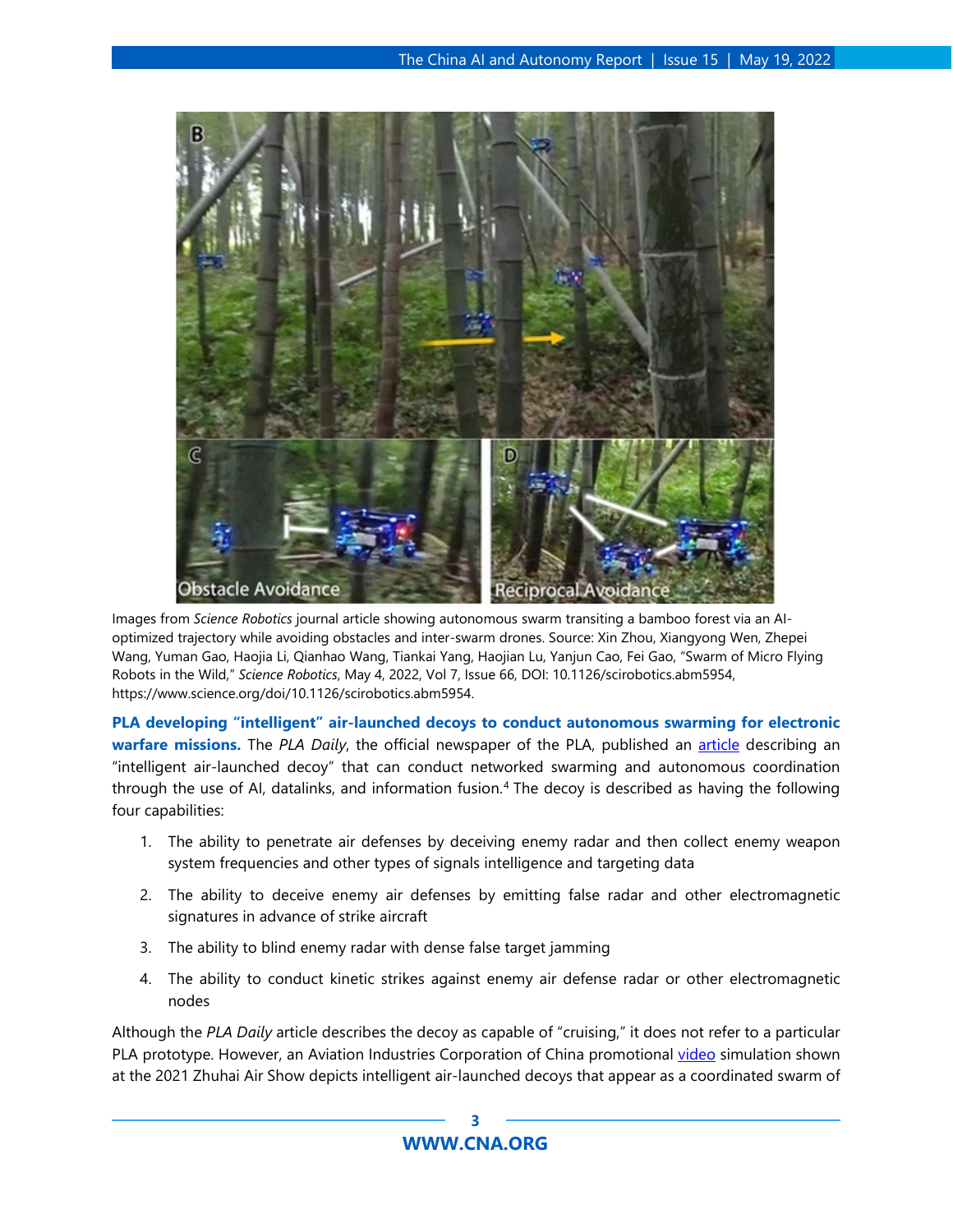cruise missiles carrying out radar signature spoofing and electronic warfare attacks against an enemy ship's air defenses while a UCAV prepares for a kinetic strike.<sup>[5](#page-7-1)</sup>

Earlier, in May 2021, an author affiliated with the PLA's National University of Defense Technology (NUDT) wrote an [article](http://www.81.cn/jfjbmap/content/2021-05/14/content_289334.htm) for the *PLA Daily* that described "autonomous" air-launched decoys based on cruise missiles that are under development in other countries such as the US and UK, and contended that "an important direction for the improvement and transformation of air-launched decoys in the future is to realize networked autonomous and coordinated operations."[6](#page-7-2) Of note, the 2022 *PLA Daily* article states that "with the development of AI technology... the intelligent air-launched decoy is emerging"; suggesting that the decoy is still under development and not ready to be fielded.



Screenshots of AVIC promotional video showing air-dropped intelligent decoys in a coordinated flight pattern simulating electromagnetic signatures of fighter aircraft to deceive enemy air defenses. Source: CCTV-7: *Military Enthusiast Around the World* ( 军迷行天下 ), Oct. 6, 2021, https://tv.cctv.com/2021/10/06/VIDEDvh7bTvrZLxpQzLotoTI211006.shtml?spm=C52346.PkjaaUOixzFJ.EBK2gmakG12 W.163.

**PLA NUDT researchers focused on AI-enabled intelligence synthesis for combat command systems enter research paper in prestigious international computing conference.** The *S&T Daily*, the official PRC newspaper overseen by the PRC's Ministry of Science and Technology, [reports](https://tech.gmw.cn/2022-05/09/content_35720175.htm) that a team of researchers from the Big Data Information Engineering Group of the NUDT School of Systems Engineering had their research paper on AI-enabled combat command systems development accepted by the 45th Association for Computing Machinery Special Interest Group on Information Retrieval (ACM SIGIR) conference.[7](#page-7-3)

Titled "PTAU: Prompt Tuning for Attributing Unanswerable Questions" and written by six NUDT researchers and professors, the paper proposes a psycholinguistic-inspired method for training machines to "comprehend" whether a task is within the scope of its own ability. According to co-author and NUDT professor Zhao Xiang, the paper is part of the PRC Ministry of Science and Technology's "Science and Technology 2030 - New Generation Al" program<sup>[8](#page-7-4)</sup>; a funding program for the 2017 State Council-promulgated ["New Generation Artificial Intelligence Development Plan,](http://www.gov.cn/xinwen/2017-07/20/content_5212064.htm)" which laid out Beijing's guiding ideology, strategic goals, key tasks, and safeguard measures for the development of China's new generation of artificial intelligence technology.[9](#page-7-5)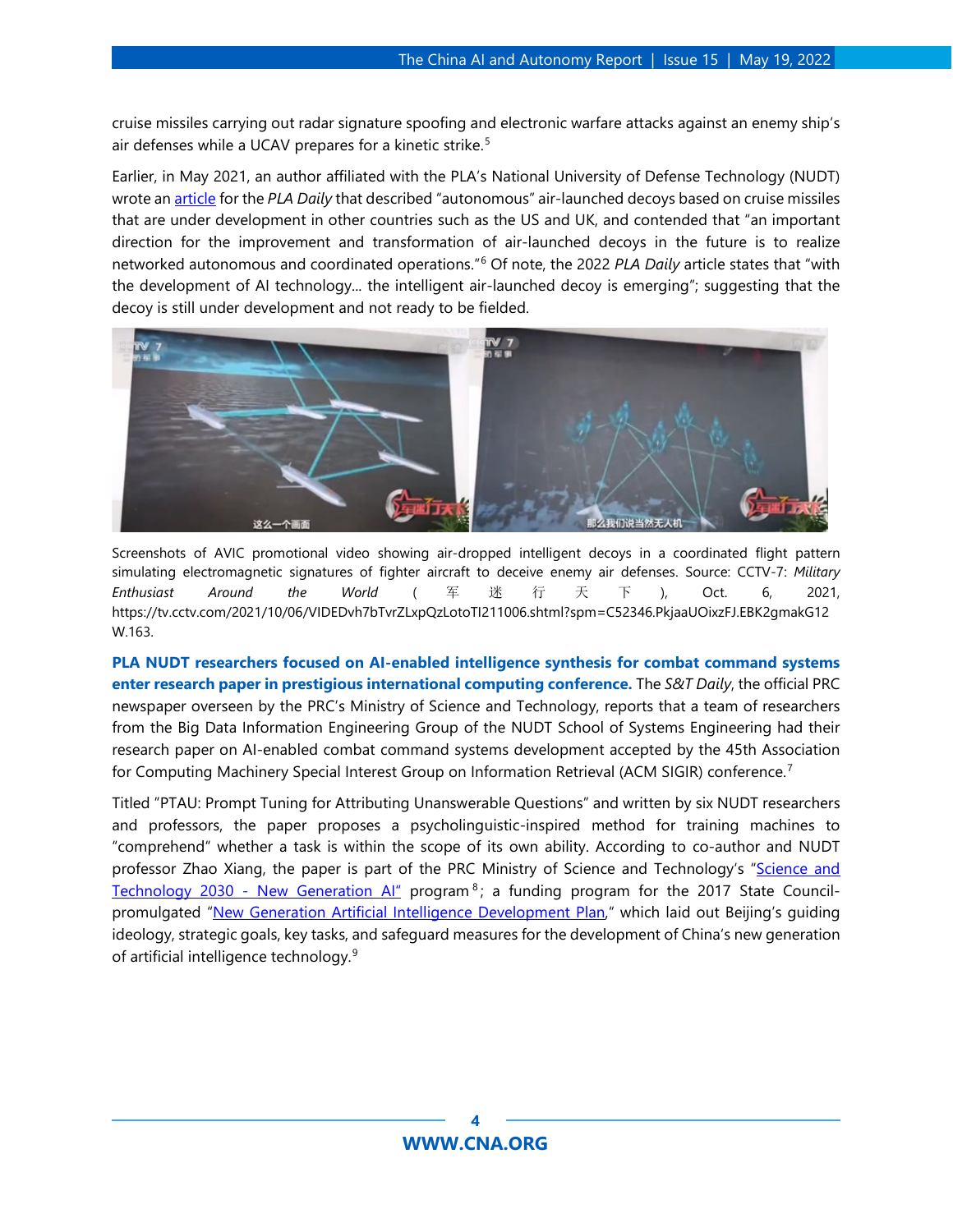#### <span id="page-4-0"></span>**LOCAL POLICY**

**"New Infrastructure Construction Plan" of the Chengdu 14th Five-year Plan lays out strategic objectives for developing "new type" information infrastructure.** The Chengdu City Development and Reform Commission [published](http://gk.chengdu.gov.cn/uploadfiles/0703050209/2022050713343485.pdf) the "New Infrastructure Construction Plan" (hereafter referred to as "the plan") laying out development priorities including AI, 5G and gigabit fiber coverage, new supercomputing facilities, "smart" infrastructure (transportation, parks, factories, hospitals, and schools), and constructing new high-tech R&D infrastructure.<sup>[10](#page-7-6)</sup> The goal, according to the plan, is to improve quality of life for the city's residents and develop such key industries as information technologies, biotech, aerospace, transit, new energy, and new materials.

The plan calls for "improving AI infrastructure service capabilities," including pilot applications of AI for use in air traffic control, finance, and medical care. The plan also calls for building a public, collaborative AI development platform that provides a library of "training" and "testing" datasets to promote the construction of open-source AI algorithm libraries, and tools for machine learning, natural language processing, and human-computer interaction. Of note, the plan also calls for "accelerated construction" of the Chengdu AI Computing center (see following entry).

**Chengdu Intelligent Computing Center launched.** The Chengdu Intelligent Computing Center was [officially launched](https://chinatoday.news/news?Id=202205110009101) on May 10.[11](#page-7-7) The computing center is part of the "East-Data/West-Computing" project that is designed to promote high-tech development in China's Western region through the establishment of computing centers (see [Newsletter Issue 10\)](https://www.cna.org/our-media/newsletters/china-ai-and-autonomy-report/issue-10). According to a [report](http://www.xinhuanet.com/tech/2021-06/10/c_1127549362.htm) published by Xinhua, China's official news agency, the Center broke ground on June 9, 2021, with an investment of 12.5 billion RMB (1.84 billion USD) with the goal of constructing the "world's leading new-generation AI computing platform" based on Huawei software and hardware.<sup>[12](#page-7-8)</sup>

The Center is the largest in southwestern China and will include platforms for AI computing, smart cities, and scientific innovation. It has the computing power of 300 petaflops, referring to the number of times per second the system can run a calculation, which is equivalent to 150,000 high-performance personal computers. The Center will support applications in transportation, security, medical treatment, government, emergency services, education, environmental protection, remote sensing, and the internet and will be used to strengthen research collaboration between academia and the business community.

**Wuhan launches automotive-focused AI development zone.** The China Semiconductor Industry Association [reports](http://www.csia.net.cn/Article/ShowInfo.asp?InfoID=108323) that a consortium involving the Wuhan University of Technology and the Wuhan Economic and Technological Development Zone has established the Wuhan Institute of Artificial Intelligence and New Energy Vehicle Technology (hereafter referred to as "the institute") with an initial 5 billion RMB investment (736 million USD).<sup>[13](#page-7-9)</sup> The institute's application of AI to China's new-auto sector is meant to further Wuhan's reputation as China's "auto valley," a moniker analogous to "Silicon Valley" in the US. Media [reports](https://new.qq.com/omn/20220512/20220512A06QY600.html) suggest the institute will focus on developing AI for application in its three focus areas: (1) intelligent networked vehicles, (2) intelligent transportation, and (3) intelligent manufacturing. [14](#page-7-10) According to the Chinese Communist Party Secretary of the Wuhan University of Technology, Xin Sijin, the institute will benefit from the university's pool of students and researchers with AI expertise.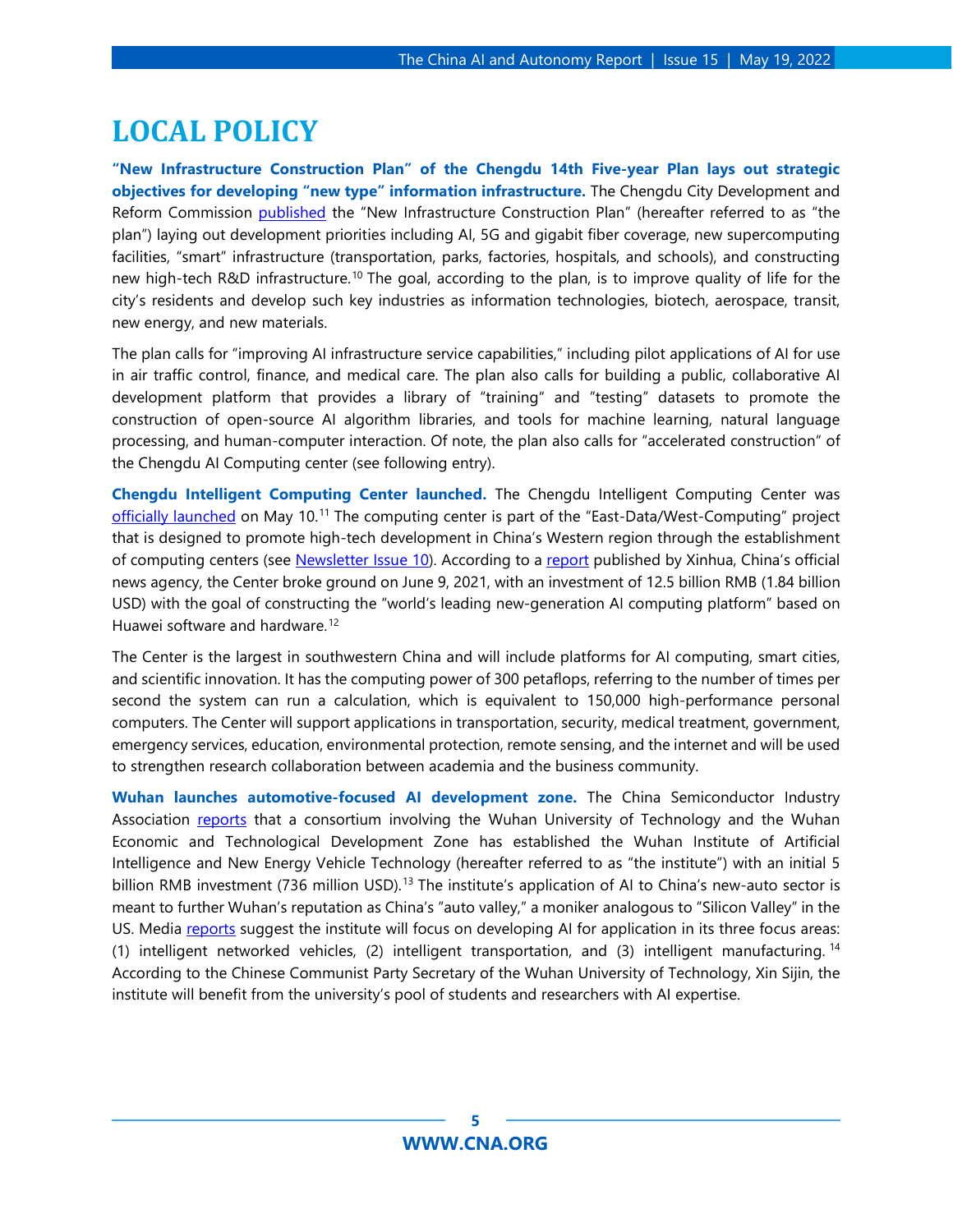#### <span id="page-5-0"></span>**INDUSTRY**

**Hikvision and the PRC Foreign Ministry respond to rumors of potential US sanctions on Hikvision for enabling human rights abuses in Xinjiang.** On May 4, the *[Financial Times](https://www.ft.com/content/7bc70335-138e-4f56-afe1-ae4383eefb2b)* reported that the Biden administration was considering imposing sanctions on PRC state-affiliated company<sup>[15](#page-7-11)</sup> and AI "national champion" Hikvision because of its activities enabling human rights abuses against Uyghurs in Xinjiang through its AI-enhanced surveillance cameras.<sup>[16](#page-8-0)</sup> In an [email](https://www.reuters.com/technology/us-plans-impose-sanctions-chinas-hikvision-ft-2022-05-04/) to Reuters about the possible sanctions, Hikvision noted that they still needed to be "verified" and further stated, "We think any such sanction should be based on credible evidence and due process, and look forward to being treated fairly and unbiasedly."<sup>[17](#page-8-1)</sup>

When asked during a press conference about the rumored US sanctions on Hikvision, PRC Foreign Ministry spokesperson Zhao Lijian expressed "grave concern" over the issue. He added, "China firmly opposes the US using human rights and other excuses and abusing state power and domestic law to wantonly suppress Chinese companies," accusing the US of concocting the lie of human rights abuses in Xinjiang "to smear and malign China." He further affirmed that the Chinese government will "resolutely defend the legitimate and lawful rights and interests of Chinese companies.<sup>"[18](#page-8-2)</sup> If imposed, this round of sanctions would be the [harshest sanctions yet](https://www.bloomberg.com/news/articles/2022-05-05/u-s-mulls-unprecedented-sanctions-on-china-tech-giant-hikvision) on Hikvision.<sup>[19](#page-8-3)</sup>

**China is building a 180-meter-high hydroelectric dam in Qinghai province using AI-powered robotic equipment, additive manufacturing techniques, and no humans.** According to an [article](https://www.scmp.com/news/china/science/article/3176777/chinas-robot-built-3d-printed-dam-ready-2-years-scientists) published by the *South China Morning Post,* and echoed in a [report](https://news.cgtn.com/news/2022-05-10/Yangqu-hydropower-plant-construction-uses-3D-printing-technology-19VDJ4hqANi/index.html) by CGTN, China's official television network for foreign audiences, China is using AI and 3D printing methods to construct a 180-meter-high, 5-billion kWh hydropower station on the Tibetan plateau.<sup>[20](#page-8-4)</sup> The project's lead scientist, Liu Tianyun, [published](http://jst.tsinghuajournals.com/EN/10.16511/j.cnki.qhdxxb.2022.25.045) an article in the peer-reviewed *Journal of Tsinghua University (Science and Technology)* in April that describes the benefits of using AI-enabled robots and 3D printing processes to build large "filled construction" projects such as dams, including increased efficiency (AI robots can work 24 hours per day) and decreased risk of accidents and construction errors.<sup>[21](#page-8-5)</sup> According to these reports, the central AI program will primarily function to assign teams of unmanned robotic trucks to optimally deliver the right materials to the right locations, at the right time to then "print" a thin layer of the dam based on a computer model. In addition, AI technology on board the construction robots will enable them to recognize most objects on site, manage uncertainties in a changing environment, and perform various tasks flexibly.

#### <span id="page-5-1"></span>**NOTES**

<sup>3</sup> "Recruitment Announcement for the Autonomous Navigation Research Center of Swarming Robots, Huzhou Research Institute, Zhejiang University" (浙江大学湖州研究院集群机器人自主导航研究中心招聘公告), Autonomous

<sup>1</sup> Stephen Chen, "Chinese Smart Satellite Tracks U.S. Aircraft Carrier in Real Time, Researchers Say," *South China Morning Post*, May 10, 2022, [https://www.scmp.com/news/china/science/article/3177079/chinese-smart-satellite](https://www.scmp.com/news/china/science/article/3177079/chinese-smart-satellite-tracks-us-aircraft-carrier-real-time)[tracks-us-aircraft-carrier-real-time.](https://www.scmp.com/news/china/science/article/3177079/chinese-smart-satellite-tracks-us-aircraft-carrier-real-time)

<sup>2</sup> Xin Zhou, Xiangyong Wen, Zhepei Wang, Yuman Gao, Haojia Li, Qianhao Wang, Tiankai Yang, Haojian Lu, Yanjun Cao, Fei Gao, "Swarm of Micro Flying Robots in the Wild," *Science Robotics*, May 4, 2022, Vol 7, Issue 66, DOI: 10.1126/scirobotics.abm5954, [https://www.science.org/doi/10.1126/scirobotics.abm5954.](https://www.science.org/doi/10.1126/scirobotics.abm5954)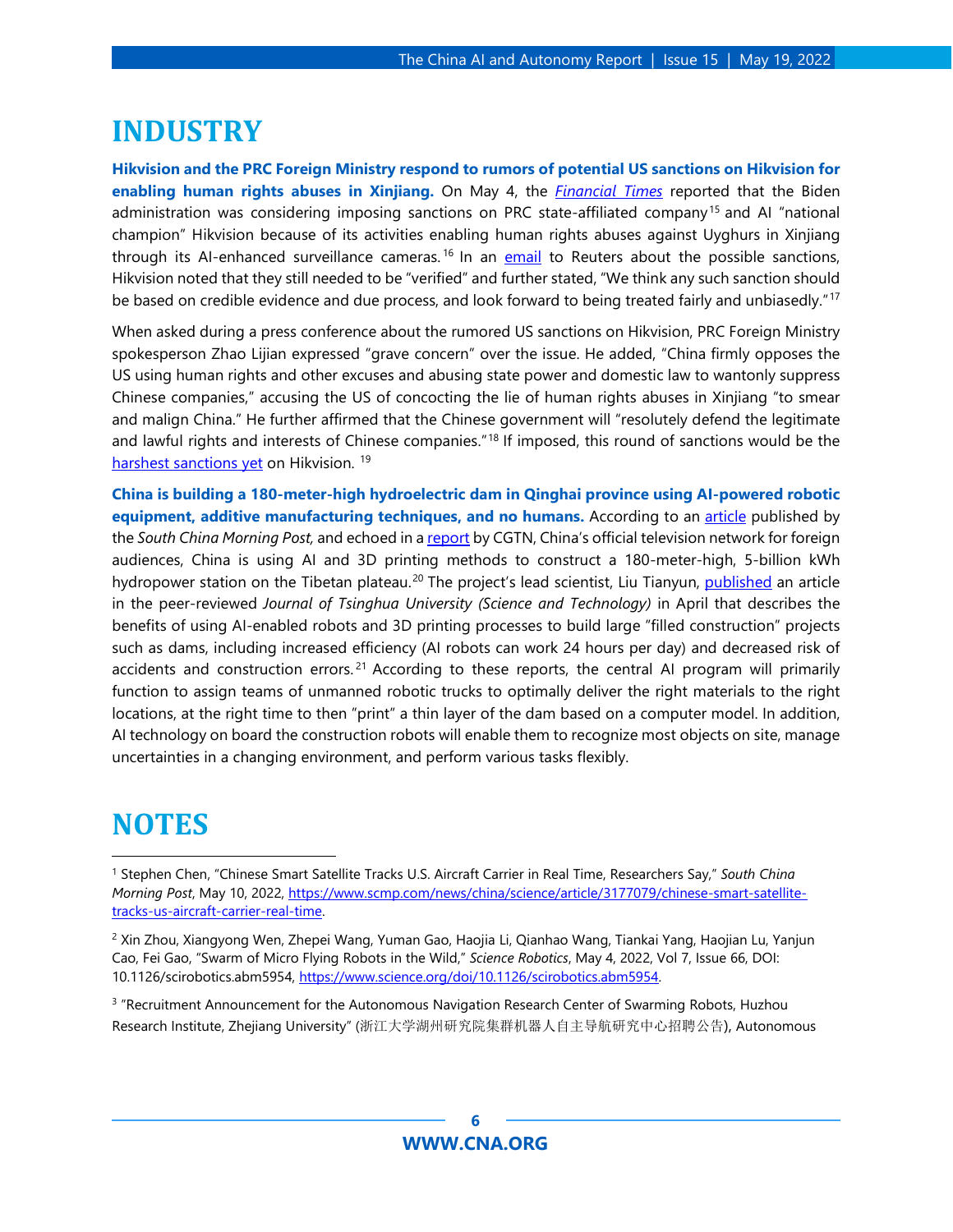Navigation Research Center of Swarming Robots, Huzhou Research Institute Zhejiang University, Apr. 7, 2022, [https://m.gccrcw.com/view.php?aid=64335.](https://m.gccrcw.com/view.php?aid=64335)

<sup>4</sup> Zhang Yuan, Gu Ranran, Wang Xiaowen, "Intelligent Air-Launched Decoy" (智能空射诱饵), *PLA Daily*, May 6, 2022, [http://www.81.cn/jfjbmap/content/2022-05/06/content\\_314954.htm.](http://www.81.cn/jfjbmap/content/2022-05/06/content_314954.htm)

<sup>5</sup> CCTV-7: *Military Enthusiast Around the World* (军迷行天下), Oct. 6, 2021, [https://tv.cctv.com/2021/10/06/VIDEDvh7bTvrZLxpQzLotoTI211006.shtml?spm=C52346.PkjaaUOixzFJ.EBK2gmakG12](https://tv.cctv.com/2021/10/06/VIDEDvh7bTvrZLxpQzLotoTI211006.shtml?spm=C52346.PkjaaUOixzFJ.EBK2gmakG12W.163) [W.163.](https://tv.cctv.com/2021/10/06/VIDEDvh7bTvrZLxpQzLotoTI211006.shtml?spm=C52346.PkjaaUOixzFJ.EBK2gmakG12W.163)

<sup>6</sup> Ou Chunfang, "Air-Launched Decoy Bombs: Setting the Sky with a 'Strategem Trap" (空射诱饵弹: 布设天空"迷魂 阵"), *PLA Daily*, May 14, 2021, http://www.81.cn/jfibmap/content/2021-05/14/content\_289334.htm.

<sup>7</sup> Zhu Mengying and Zhang Qiang, "A New Generation of Command Information Systems Is Moving Toward 'Cognitive Intelligence'" (新一代指挥信息系统 向"认知智能"迈进), *S&T Daily*, May 9, 2022, [http://digitalpaper.stdaily.com/http\\_www.kjrb.com/kjrb/html/2022-05/09/content\\_534771.htm?div=-1.](http://digitalpaper.stdaily.com/http_www.kjrb.com/kjrb/html/2022-05/09/content_534771.htm?div=-1)

<sup>8</sup> "Scientific and Technological Innovation 2030—'New Generation Artificial Intelligence' Major Project 2021 Annual Project Application Guidelines" (科技部关于发布科技创新 2030 "新一代人工智能" 重大项目申报指南的通知), Ministry of Science and Technology, 2021, [http://invest.beijing.gov.cn/xxpt/tzzc/bjsgjjcyzc/202108/P020210813589750824480.pdf.](http://invest.beijing.gov.cn/xxpt/tzzc/bjsgjjcyzc/202108/P020210813589750824480.pdf)

<sup>9</sup> " The State Council issued the 'New Generation Artificial Intelligence Development Plan'" (国务院印发《新一代人工 智能发展规划》), People's Republic of China Central Government website, Jul. 20, 2017, [http://www.gov.cn/xinwen/2017-07/20/content\\_5212064.htm.](http://www.gov.cn/xinwen/2017-07/20/content_5212064.htm)

<sup>10</sup> " New Infrastructure Construction Plan" (成都市"十四五"新型基础设施建设规划), Chengdu Development and Reform Committee, Apr. 2022, [http://gk.chengdu.gov.cn/uploadfiles/0703050209/2022050713343485.pdf.](http://gk.chengdu.gov.cn/uploadfiles/0703050209/2022050713343485.pdf)

<sup>11</sup> Tang Zewen and Ai Xiaoyu, "Chengdu Smart Computing Center, Where is "Smart"?" *China Today*, May 10, 2022, [https://chinatoday.news/news?Id=202205110009101.](https://chinatoday.news/news?Id=202205110009101)

 $12$  "The First Batch of 15 Partners Broke Ground at the Chengdu Artificial Intelligence Computing Center Project" (成都 人工智能计算中心项目落地 首批入驻15个生态伙伴), Xinhua, Jun. 10, 2021, [http://www.xinhuanet.com/tech/2021-](http://www.xinhuanet.com/tech/2021-06/10/c_1127549362.htm) [06/10/c\\_1127549362.htm.](http://www.xinhuanet.com/tech/2021-06/10/c_1127549362.htm)

<sup>13</sup> " The Project of Wuhan Institute of Artificial Intelligence and New Energy Automobile Industry Technology Officially Launches" (武汉人工智能与新能源汽车工业技术研究院项目正式启动), China Semiconductor Industry Association, May 12, 2022, [http://www.csia.net.cn/Article/ShowInfo.asp?InfoID=108323.](http://www.csia.net.cn/Article/ShowInfo.asp?InfoID=108323) See also, Deng Zhipeng," The Third Institute of Wuhan University of Technology 'Intelligently Enters' Junshan and the High-Level Automobile Valley Industry's Innovation Corridor's Rise Accelerates" (武汉理工大三院"智入"军山, 万亿级车谷产业创新大走廊加速崛起), Great Wuhan, May 10, 2022, [http://www.app.dawuhanapp.com/p/7644318.html;](http://www.app.dawuhanapp.com/p/7644318.html) 

<span id="page-6-0"></span><sup>14</sup> " Wuhan Institute of Artificial Intelligence and New Energy Automobile Industry Technology Started Construction" ( 武汉人工智能与新能源汽车工业技术研究院项目开工), QQ, May 12, 2022, [https://new.qq.com/omn/20220512/20220512A06QY600.html.](https://new.qq.com/omn/20220512/20220512A06QY600.html)

<span id="page-6-1"></span><sup>15</sup> Hikvision Is Part of China's AI "National Team," and Its Controlling Shareholder Is PRC Defense Industry State-Owned Enterprise Chinese Electronics Technology Group (CETC). See: 2021 Annual Report Hikvision, Hikvision, Apr. 16, 2022, Shenzhen Stock Exchange, p. 221-222,

<span id="page-6-2"></span>[http://www.szse.cn/disclosure/listed/bulletinDetail/index.html?1c0d4a88-1ffd-4f89-8501-47299de1cb23;](http://www.szse.cn/disclosure/listed/bulletinDetail/index.html?1c0d4a88-1ffd-4f89-8501-47299de1cb23) Sarah Dai, China Adds Huawei, Hikvision to Team Spearheading Country's AI Efforts, TechInAsia, Sept. 3, 2019, [https://www.techinasia.com/china-adds-huawei-hikvision-ai-national-team.](https://www.techinasia.com/china-adds-huawei-hikvision-ai-national-team)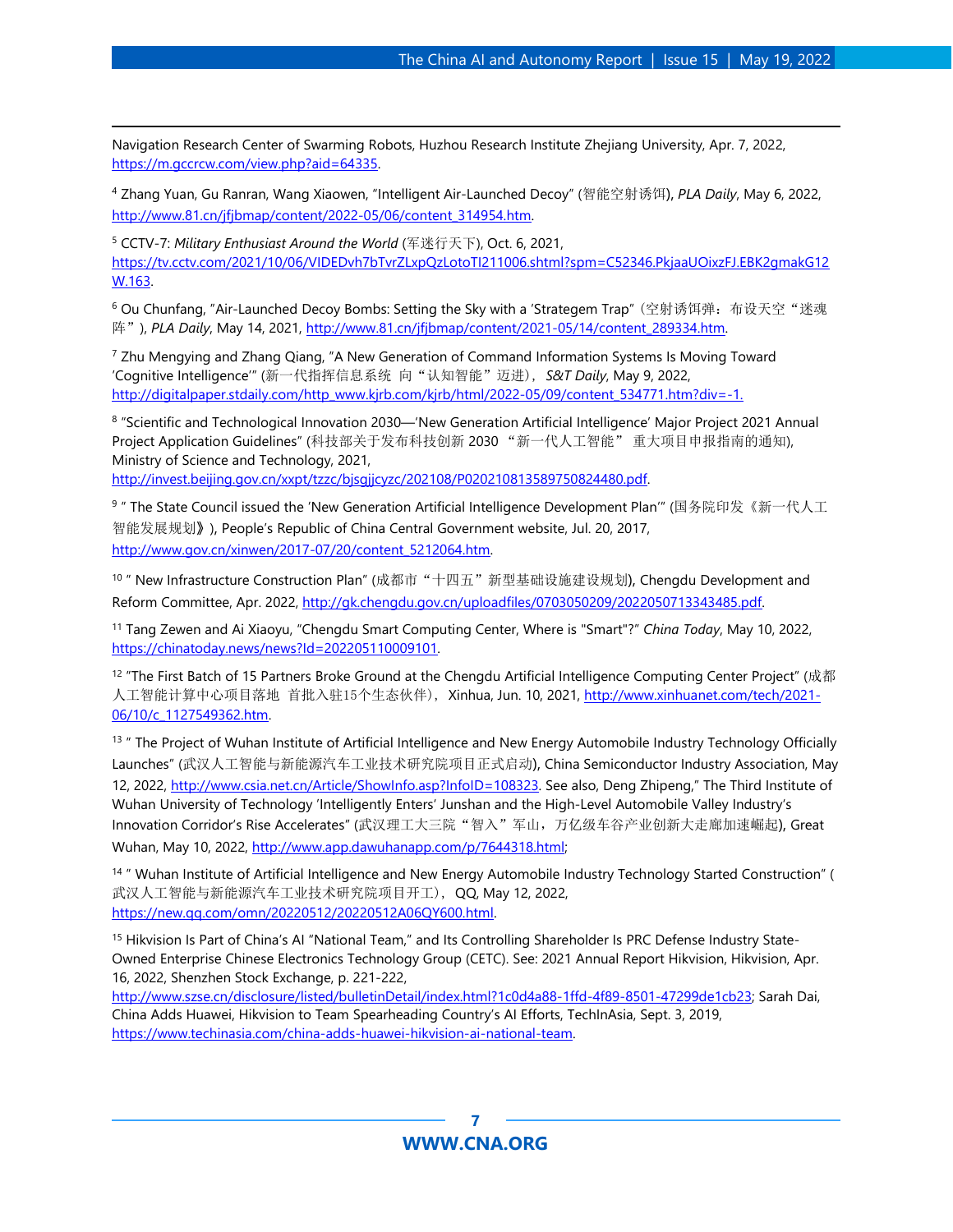<sup>16</sup> Demetri Sevastopulo, "US Moves Towards Imposing Sanctions on Chinese Tech Group Hikvision," *Financial Times*, May 4, 2022[, https://www.ft.com/content/7bc70335-138e-4f56-afe1-ae4383eefb2b;](https://www.ft.com/content/7bc70335-138e-4f56-afe1-ae4383eefb2b) Hikvision AI Training In Xinjiang Paramilitary Base, Now Denies, IVPM, Mar. 10, 2020, [https://ipvm.com/reports/hik-xj-pap.](https://ipvm.com/reports/hik-xj-pap) 

<span id="page-7-0"></span><sup>17</sup> "U.S. Considers Imposing Sanctions on China's Hikvision-FT," Reuters, May 5, 2022, [https://www.reuters.com/technology/us-plans-impose-sanctions-chinas-hikvision-ft-2022-05-04/.](https://www.reuters.com/technology/us-plans-impose-sanctions-chinas-hikvision-ft-2022-05-04/) 

<span id="page-7-1"></span>18 "Foreign Ministry Spokesperson Zhao Lijian's Regular Press Conference on May 5, 2022," Ministry of Foreign Affairs of the People's Republic of China, May 5, 2022,

https://www.fmprc.gov.cn/mfa\_eng/xwfw\_665399/s2510\_665401/2511\_665403/202205/t20220505\_10681955.html.

<span id="page-7-2"></span><sup>19</sup> Jenny Leonard and Coco Liu, "U.S. Considers Unprecedented Sanctions on China Tech Giant Hikvision," Bloomberg, May 4, 2022[, https://www.bloomberg.com/news/articles/2022-05-05/u-s-mulls-unprecedented-sanctions-on-china](https://www.bloomberg.com/news/articles/2022-05-05/u-s-mulls-unprecedented-sanctions-on-china-tech-giant-hikvision)[tech-giant-hikvision.](https://www.bloomberg.com/news/articles/2022-05-05/u-s-mulls-unprecedented-sanctions-on-china-tech-giant-hikvision) 

<span id="page-7-4"></span><span id="page-7-3"></span><sup>20</sup> Stephen Chen, " China's Robot-Built 3D-Printed Dam Ready in 2 Years: Scientists," *South China Morning Post,* May 8, 2022, [https://www.scmp.com/news/china/science/article/3176777/chinas-robot-built-3d-printed-dam-ready-2-years](https://www.scmp.com/news/china/science/article/3176777/chinas-robot-built-3d-printed-dam-ready-2-years-scientists)[scientists](https://www.scmp.com/news/china/science/article/3176777/chinas-robot-built-3d-printed-dam-ready-2-years-scientists) and "Yangqu Hydropower Plant Construction Uses 3D Printing Technology," CGTN, May 10, 2022, [https://news.cgtn.com/news/2022-05-10/Yangqu-hydropower-plant-construction-uses-3D-printing-technology-](https://news.cgtn.com/news/2022-05-10/Yangqu-hydropower-plant-construction-uses-3D-printing-technology-19VDJ4hqANi/index.html)[19VDJ4hqANi/index.html.](https://news.cgtn.com/news/2022-05-10/Yangqu-hydropower-plant-construction-uses-3D-printing-technology-19VDJ4hqANi/index.html)

<span id="page-7-11"></span><span id="page-7-10"></span><span id="page-7-9"></span><span id="page-7-8"></span><span id="page-7-7"></span><span id="page-7-6"></span><span id="page-7-5"></span><sup>21</sup> Liu Tianyun, "3D Printing of Large Filled Construction Projects," *Journal of Tsinghua University (Science and Technology)*, [http://jst.tsinghuajournals.com/EN/10.16511/j.cnki.qhdxxb.2022.25.045.](http://jst.tsinghuajournals.com/EN/10.16511/j.cnki.qhdxxb.2022.25.045)